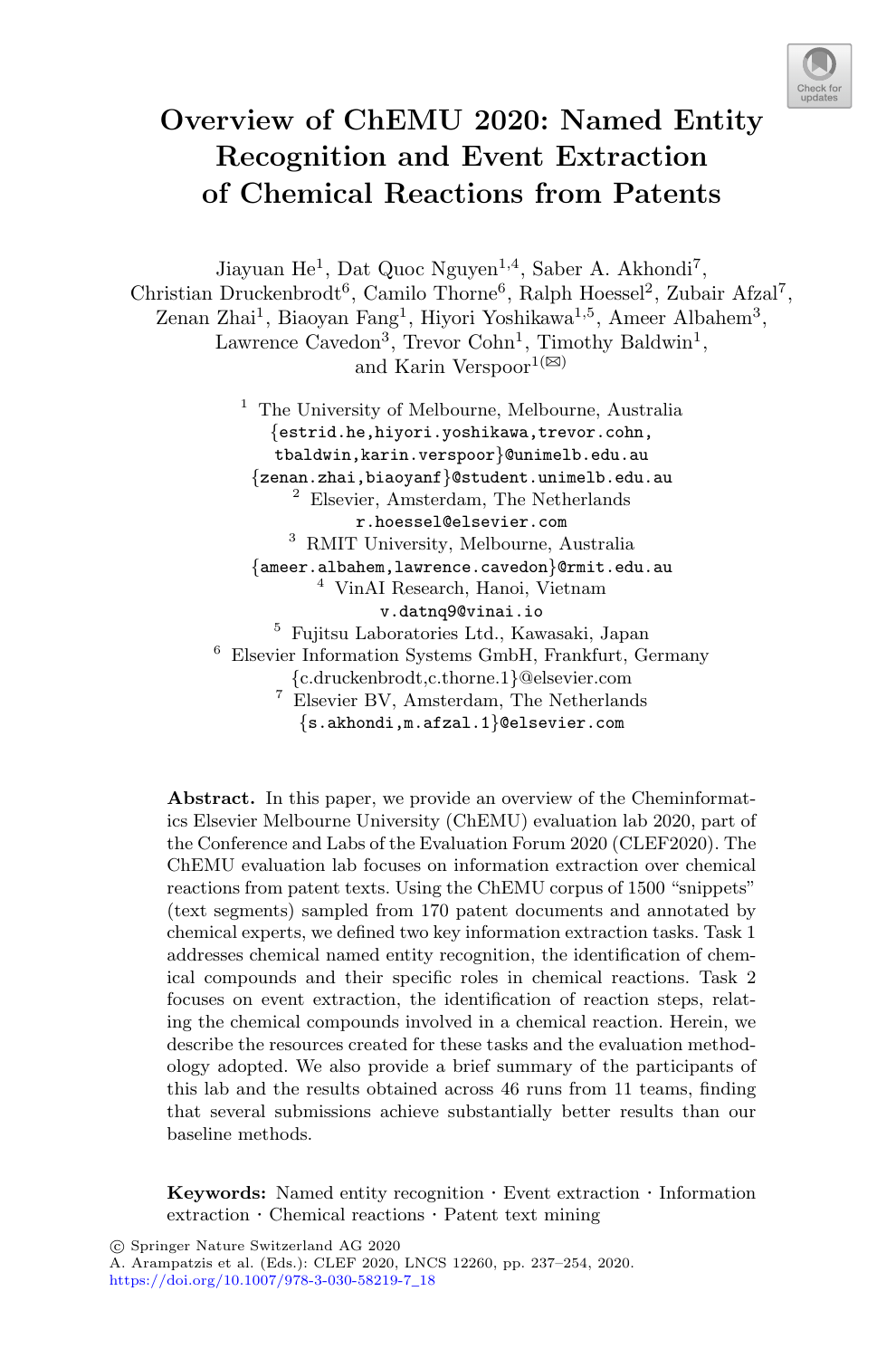### **1 Introduction**

The discovery of new chemical compounds and their synthesis processes is of great importance to the chemical industry. Patent documents contain critical and timely information about newly discovered chemical compounds, providing a rich resource for chemical research in both academia and industry. Chemical patents are often the initial venues where a new chemical compound is disclosed. Only a small proportion of chemical compounds are ever published in journals and these publications can be delayed by up to 3 years after the patent disclosure [\[5](#page-16-0)[,15](#page-17-0)]. In addition, chemical patent documents usually contain unique information, such as reaction steps and experimental conditions for compound synthesis and mode of action. These details are crucial for the understanding of compound prior art, and provide a means for novelty checking and validation  $[3,4]$  $[3,4]$ . Due to the high volume of chemical patents  $[11]$  $[11]$ , approaches that enable automatic information extraction from these patents are in demand. Natural language processing methods are core to meeting the need for large-scale mining of chemical information from patent texts.

The ChEMU (Cheminformatics Elsevier Melbourne University) lab provides participants with opportunities to develop automated approaches for information extraction from chemical reactions in chemical patents. The ChEMU 2020 lab, first introduced in Nguyen et al. (2020) [\[12\]](#page-17-2), was the first running of ChEMU. Specifically, we provided two information extraction tasks. The first task, named entity recognition, requires identification of essential elements of a chemical reaction, including compounds, conditions and yields, and their specific roles in the reaction. The second task, event extraction, requires the identification of specific event steps that are involved in a chemical reaction. In collaboration with chemical domain experts, we have prepared a high-quality annotated data set of 1,500 segments of chemical patent texts specifically targeting these two tasks.

The rest of the paper is structured as follows. We first introduce the corpus we created for use in the lab in Sect. [2.](#page-1-0) Then we give an overview of the tasks in Sect. [3](#page-6-0) and detail the evaluation framework of ChEMU in Sect. [4](#page-9-0) including the evaluation methods and baseline models for each task. We present the evaluation results in Sect. [5](#page-12-0) and finally conclude this paper in Sect. [6.](#page-16-3)

# <span id="page-1-0"></span>**2 The ChEMU Chemical Reaction Corpus**

The annotated corpus prepared for the ChEMU shared task consists of 1,500 patent snippets that were sampled from 170 English document patents from the European Patent Office and the United States Patent and Trademark Office. Each snippet contains a meaningful description of a chemical reaction [\[18](#page-17-3)].

The corpus was based on information captured in the  $\text{Reaxys}^{\circledR}$  database.<sup>[1](#page-1-1)</sup> This resource contains details of chemical reactions identified through a mostly manual process of extracting key reaction details from sources including patents and scientific publications, dubbed "excerption" [\[9](#page-17-4)].

<span id="page-1-1"></span> $1 \text{ https://www.reaxys.com}$  $1 \text{ https://www.reaxys.com}$  $1 \text{ https://www.reaxys.com}$  Reaxys $\textcircled{\tiny{B}}$  Copyright  $\textcircled{\tiny{C}}$ 2020 Elsevier Limited except certain content provided by third parties. Reaxys is a trademark of Elsevier Limited.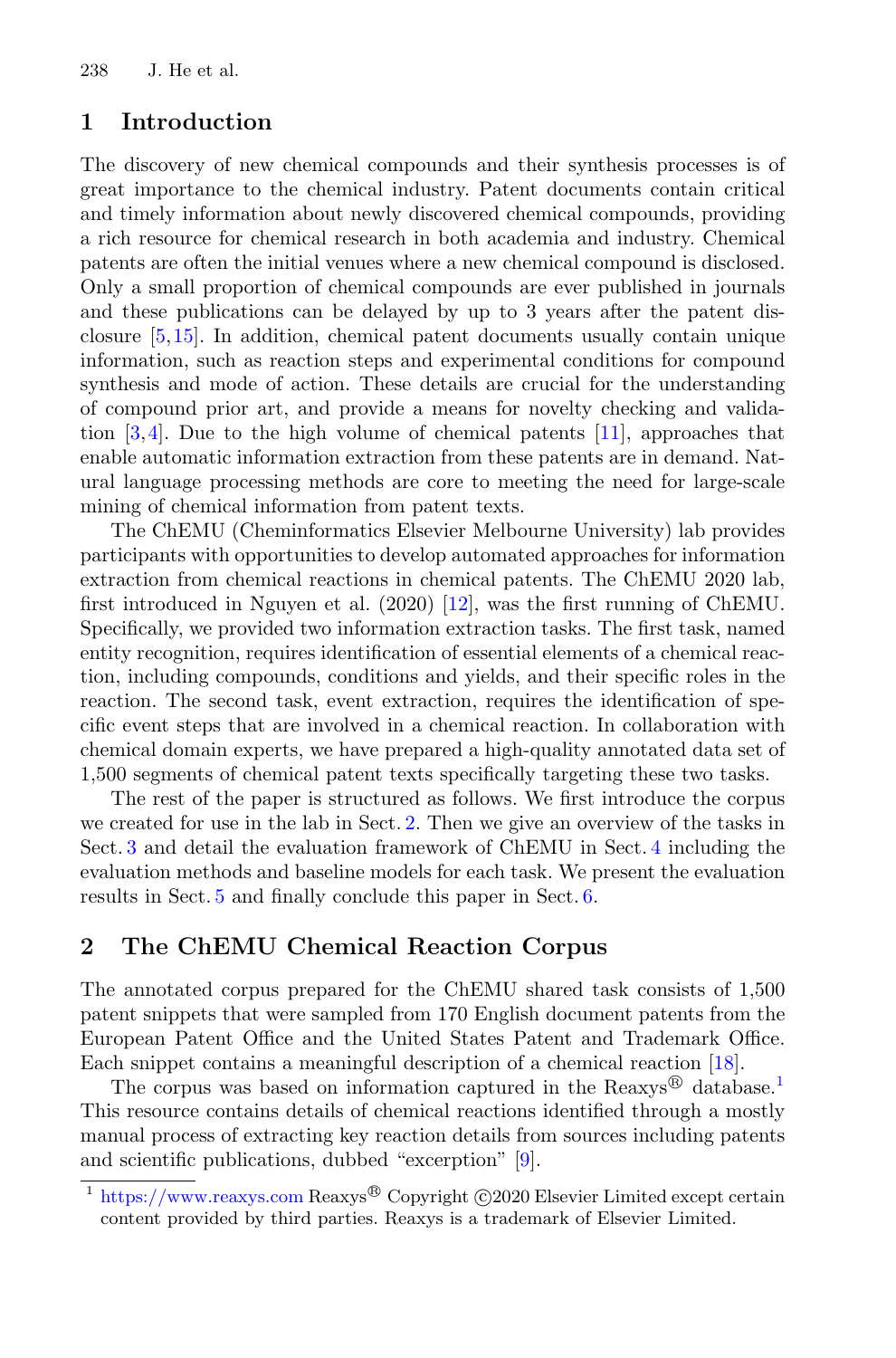#### **2.1 Annotation Process**

To prepare the gold-standard annotations for the extracted patent snippets, multiple domain experts with rich expert knowledge in chemistry were invited to assist with corpus annotation. A silver-standard annotation set was first derived by mapping details from records in the Reaxys database to the source patents from which the information was originally extracted, by scanning the texts for mentions of relevant entities. Since the original records refer only to the patent IDs of source texts and do not provide the precise locations of excerpted entities or event steps, these annotations needed to be manually reviewed to produce higher quality annotations. Two domain experts manually annotated all patent snippets independently by correcting location information and adding more annotations. Their annotations were then evaluated by measuring their inter-annotator agreement  $(IAA)$  [\[6](#page-17-5)], and thereafter merged by a third domain expert who acted as an adjudicator, to resolve differences. More details about the quality evaluation over the annotations and the harmonization process will be provided in a more in-depth paper to follow.

#### An example snippet

[Step 4] Synthesis of N-((5-(hydrazinecarbonyl)pyridin-2-yl)methyl)-1-methyl-N-phenylpiperidine-4-carboxamide Methyl 6-((1-methyl-N-phenylpiperidine-4-carboxamido)methyl)nicotinate (0.120 g, 0.327 mmol), synthesized in step 3, and hydrazine monohydrate (0.079 mL, 1.633 mmol) were dissolved in ethanol (10 mL) at room temperature, and the solution was heated under reflux for 12 hours, and then cooled to room temperature to terminate the reaction. The reaction mixture was concentrated under reduced pressure to remove the solvent, and the concentrate was purified by column chromatography (SiO2, 4 g cartridge; methanol/dichloromethane = from  $5\%$  to  $30\%$ ) and concentrated to give the title compound (0.115 g, 95.8%) as a foam solid.

<span id="page-2-0"></span>**Fig. 1.** An example snippet with key focus text highlighted.

We present an example of a patent snippet in Fig. [1.](#page-2-0) This snippet describes the synthesis of a particular chemical compound, named *N-((5-(hydrazinecarbonyl) pyridin-2-yl)methyl)-1-methyl-N-phenylpiperidine-4 carboxamide*. The synthesis process consists of an ordered sequence of reaction steps: (1) dissolving the chemical compound synthesized in step 3 and hydrazine monohydrate in ethanol; (2) heating the solution under reflux; (3) cooling the solution to room temperature; (4) concentrating the cooled mixture under reduced pressure; (5) purification of the concentrate by column chromatography; and (6) concentration of the purified product to get the title compound. We aim to extract the synthesis process from the patent snippet. To achieve this, it is crucial for us to first identify the entities that are involved in these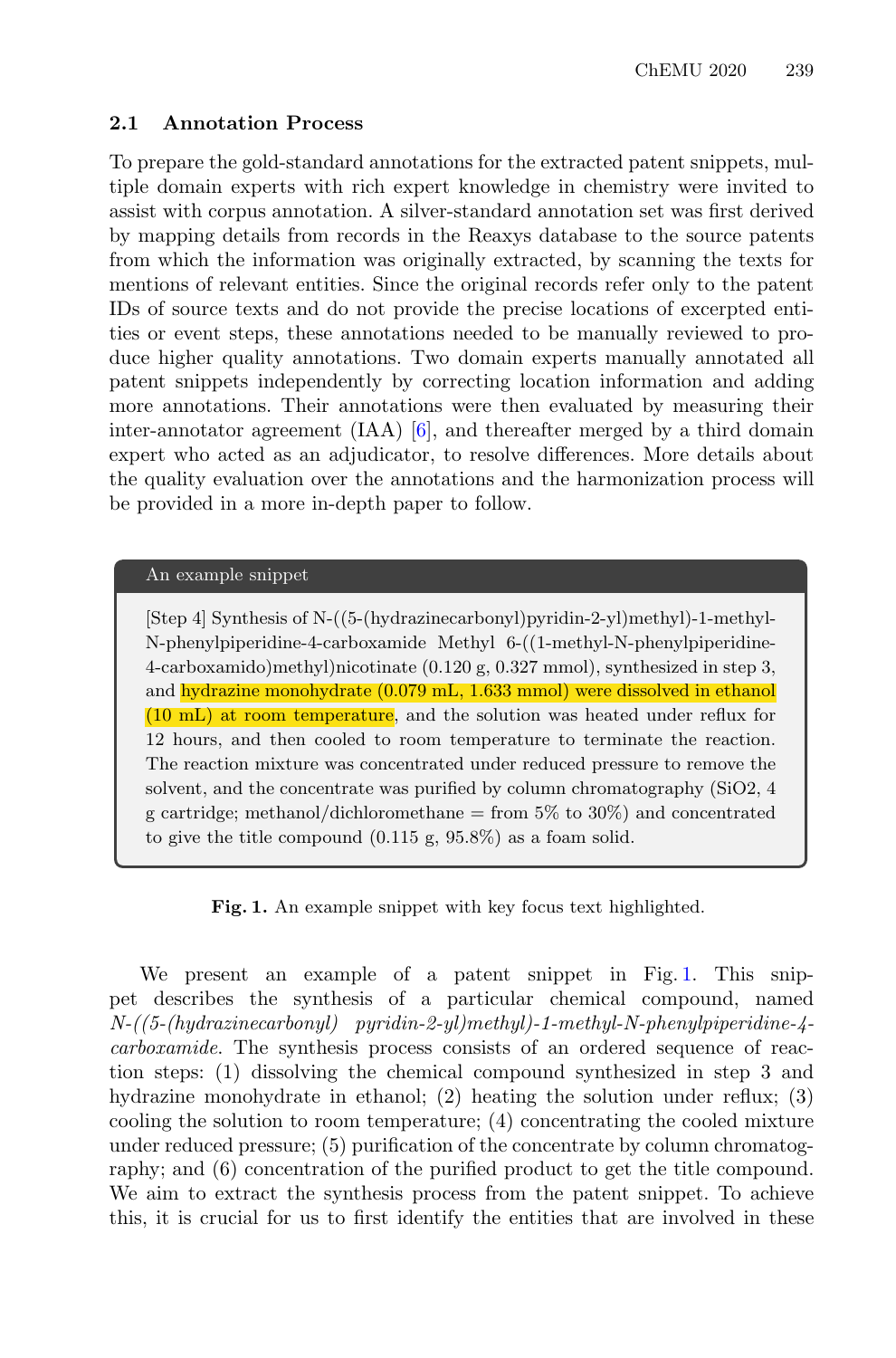reaction steps (e.g., hydrazine monohydrate and ethanol) and then determine the relations between the involved entities (e.g., hydrazine monohydrate is dissolved in ethanol). Thus, our annotation process consists of two steps: named entity annotations and relation annotations. Next, we describe the two steps of annotations in Sect. [2.2](#page-3-0) and Sect. [2.3,](#page-3-1) respectively.

# <span id="page-3-0"></span>**2.2 Named Entity Annotations**

Four categories of entities are annotated over the corpus: (1) chemical compounds that are involved in a chemical reaction; (2) conditions under which a chemical reaction is carried out; (3) yields obtained for the final chemical product; and (4) example labels that are associated with reaction specifications.

Ten labels are further defined under the four categories. We define five different roles that a chemical compound can play within a chemical reaction, corresponding to five labels under this category: START-ING MATERIAL, REAGENT CATALYST, REACTION PRODUCT, SOL-VENT, and OTHER COMPOUND. For example, the chemical compound "ethanol" in Fig. [1](#page-2-0) must be annotated with the label "SOLVENT".

We also define two labels under the category of conditions, TIME and TEM-PERATURE, and two labels under the category of yields, YIELD PERCENT and YIELD OTHER. The definitions of all labels are summarized in Table [1.](#page-4-0) Interested readers may find more information about the labels in [\[12](#page-17-2)] and examples of named entity annotations in the Task 1—NER annotation guidelines [\[17\]](#page-17-6).

# <span id="page-3-1"></span>**2.3 Relation Annotations**

A reaction step usually involves an action (i.e., a trigger word) and chemical compound(s) on which the action takes effect. To fully quantify a reaction step, it is also crucial for us to link an action to the conditions under which the action is carried out, and resultant yields from the action. Thus, annotations in this step are performed to identify the relations between actions (trigger words) and other arguments that are involved in the reaction steps, e.g., chemical compounds and conditions.

We define two types of trigger words: **WORKUP** which refers to an event step where a chemical compound is isolated/purified, and **REACTION STEP** which refers to an event step that is involved in the conversion from a starting material to an end product. When labelling event arguments, we adapt semantic argument role labels **Arg1** and **ArgM** from the Proposition Bank [\[13](#page-17-7)] to label the relations between the trigger words and other arguments. Specifically, the label Arg1 refers to the relation between an event trigger word and a chemical compound. Here, Arg1 represents argument roles of being causally affected by another participant in the event [\[7\]](#page-17-8). ArgM represents adjunct roles with respect to an event, used to label the relation between a trigger word and a temperature, time or yield entity. The definitions of trigger word types and relation types are summarized in Table [1.](#page-4-0) Detailed annotation guidelines for relation annotation are available online [\[17](#page-17-6)].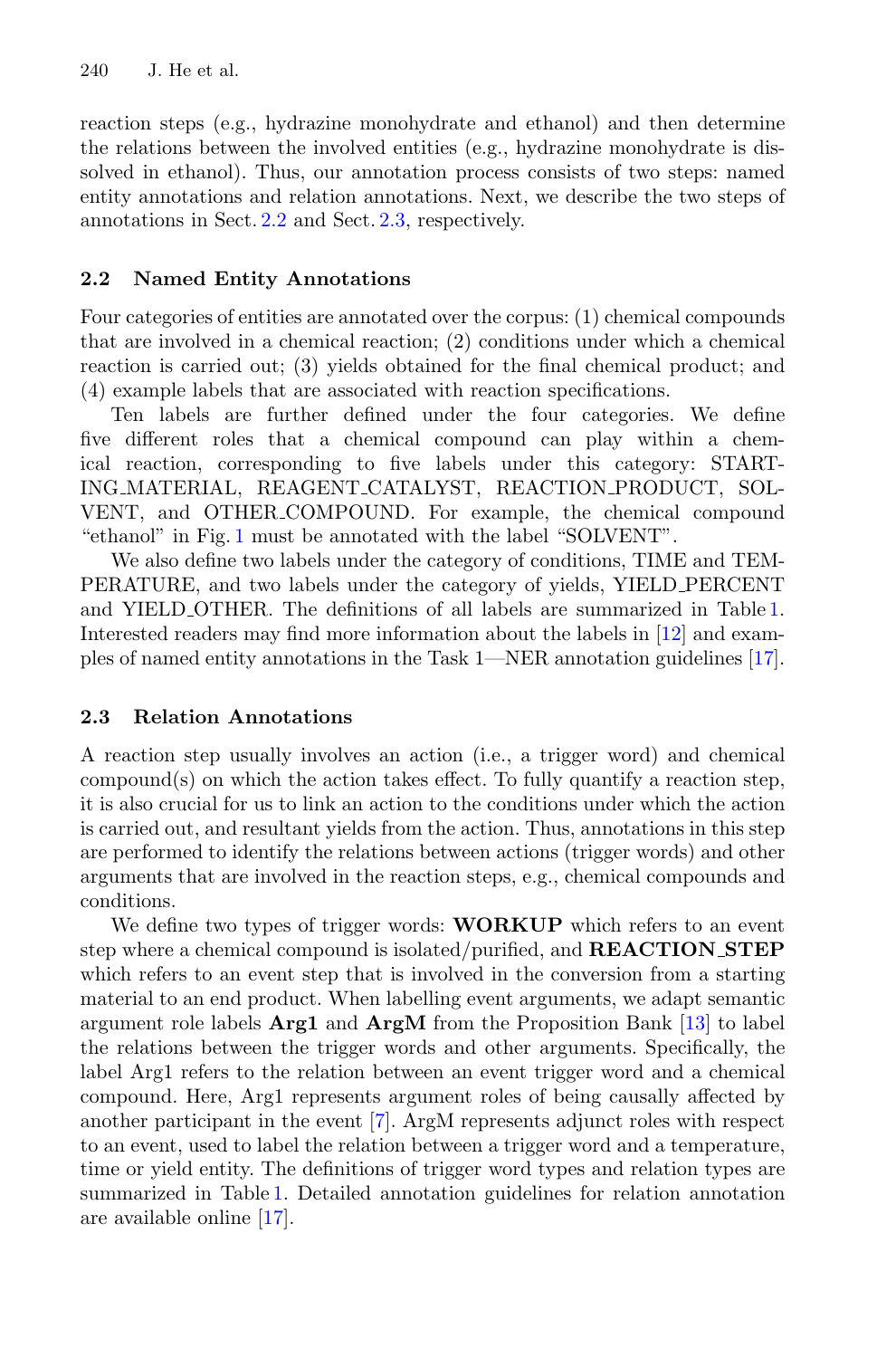| Label                     | Definition                                                                                                                             |
|---------------------------|----------------------------------------------------------------------------------------------------------------------------------------|
| <i>Entity</i> annotations |                                                                                                                                        |
| STARTING_MATERIAL         | A substance that is consumed in the course of a<br>chemical reaction providing atoms to products is<br>considered as starting material |
| REAGENT_CATALYST          | A reagent is a compound added to a system to cause or<br>help with a chemical reaction                                                 |
| REACTION PRODUCT          | A product is a substance that is formed during a<br>chemical reaction                                                                  |
| <b>SOLVENT</b>            | A solvent is a chemical entity that dissolves a solute<br>resulting in a solution                                                      |
| OTHER_COMPOUND            | Other chemical compounds that are not the products,<br>starting materials, reagents, catalysts and solvents                            |
| TIME                      | The reaction time of the reaction                                                                                                      |
| <b>TEMPERATURE</b>        | The temperature at which the reaction was carried out                                                                                  |
| YIELD PERCENT             | Yield given in percent values                                                                                                          |
| YIELD_OTHER               | Yields provided in other units than %                                                                                                  |
| <b>EXAMPLE_LABEL</b>      | A label associated with a reaction specification                                                                                       |
| Relation annotations      |                                                                                                                                        |
| WORKUP                    | An event step which is a manipulation required to<br>isolate and purify the product of a chemical reaction                             |
| REACTION_STEP             | An event within which starting materials are converted<br>into the product                                                             |
| Arg1                      | The relation between an event trigger word and a<br>chemical compound                                                                  |
| ArgM                      | The relation between an event trigger word and a<br>temperature, time, or yield entity                                                 |

<span id="page-4-0"></span>**Table 1.** Definitions of entity and relation types, i.e., labels, in Task 1 and Task 2.

#### **2.4 Snippet Annotation Format**

The gold standard annotations for the data set were delivered in the BRAT standoff format [\[16](#page-17-9)]. Two files were delivered for each snippet: a text file (.txt) containing the original texts in the snippet, and a paired annotation file (.ann) containing all the annotations that have been made for that text, including entities, trigger words, and event steps. Continuing with the above snippet example, we show the formatted annotations for the highlighted sentence in Tables [2](#page-5-0) and [3.](#page-5-1) For ease of presentation, we illustrate the format of the annotated named entities and trigger words in Table [2](#page-5-0) and the format of the annotated event steps in Table [3](#page-5-1) separately. We can see that two entities (i.e., T1 and T2) and one trigger word are included in Table [2.](#page-5-0) Two event steps are included in Table [3.](#page-5-1)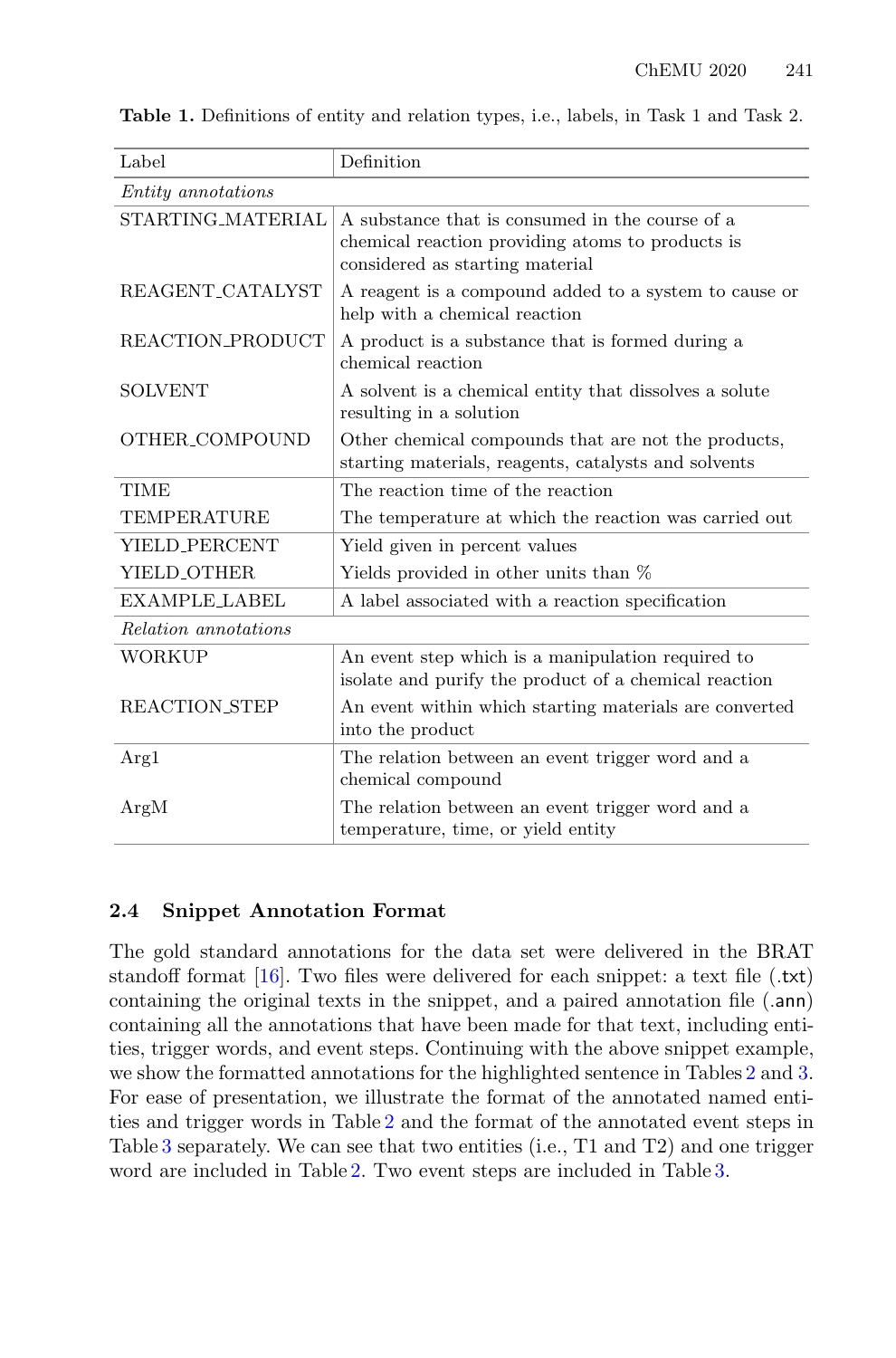<span id="page-5-0"></span>

| ID   Entity type                                  | Offsets Text span             |
|---------------------------------------------------|-------------------------------|
| T1 TEMPERATURE                                    | $ 313\;329 $ Room temperature |
| T2 REAGENT_CATALYST 231 252 Hydrazine monohydrate |                               |
| T3 REACTION_STEP                                  | $281290 \mid$ Dissolved       |

**Table 2.** The annotated entities and trigger words of the snippet example in BRAT standoff format [\[16](#page-17-9)].

<span id="page-5-1"></span>**Table 3.** The annotated relations of the snippet example in BRAT standoff format [\[16](#page-17-9)]. Building on the annotations in Table [2,](#page-5-0) we see that R6 expresses the relation between a compound participating as a reagent (T2) in the T3 "dissolved" reaction step, and R8 captures the temperature (T1) at which that step occurred.

| ID   Event type   Entity $1$   Entity $2$ |    |                           |
|-------------------------------------------|----|---------------------------|
| R6   Arg1                                 | T3 | $\mathsf{I} \mathsf{T} 2$ |
| R8   ArgM                                 | T3 | T1                        |

#### **2.5 Data Partitions**

We randomly partitioned the whole data set into three splits for training, development and test purposes, with a ratio of  $0.6/0.15/0.25$ . The training and development sets were released to participants for model development. Note that participants are allowed to use the combination of training and development sets and to use their own partitions to build models. The test set is withheld for use in the formal evaluation. The statistics of the three splits including their number of snippets, total number of sentences, and number of words per snippet, are summarized in Table [4.](#page-6-1)

To ensure the snippets included in the training, development, and test splits have similar distributions over labels, we compare the distributions of entity labels (ten classes of entities in Task 1 and two classes of trigger words in Task 2) of the three splits and summarize the results in Table [5.](#page-6-2) In Table [5,](#page-6-2) each cell represents the proportion (e.g., 0.038) of an entity label (e.g., EXAMPLE LABEL) in the gold annotations of a data split (e.g., Train). The results in Table [5](#page-6-2) confirm that the label distributions in the three splits are similar. Only some slight fluctuations  $(\leq 0.004)$  across the three splits are observed for each label.

We further compare the International Patent Classification (IPC) [\[2](#page-16-4)] distributions of the training, development and test sets. The IPC information of each patent snippet reflects the application category of the original patent, e.g., "A61K" represents the category of patents that are preparations for medical, dental, or toilet purposes. Patents with different IPCs may be written in different ways and may differ in the vocabulary. Thus, they may differ in their linguistic characteristics. For each data split, we extract the primary IPC of each patent snippet included in the data split, and summarize the IPC distributions of the three splits in Table [6.](#page-6-3)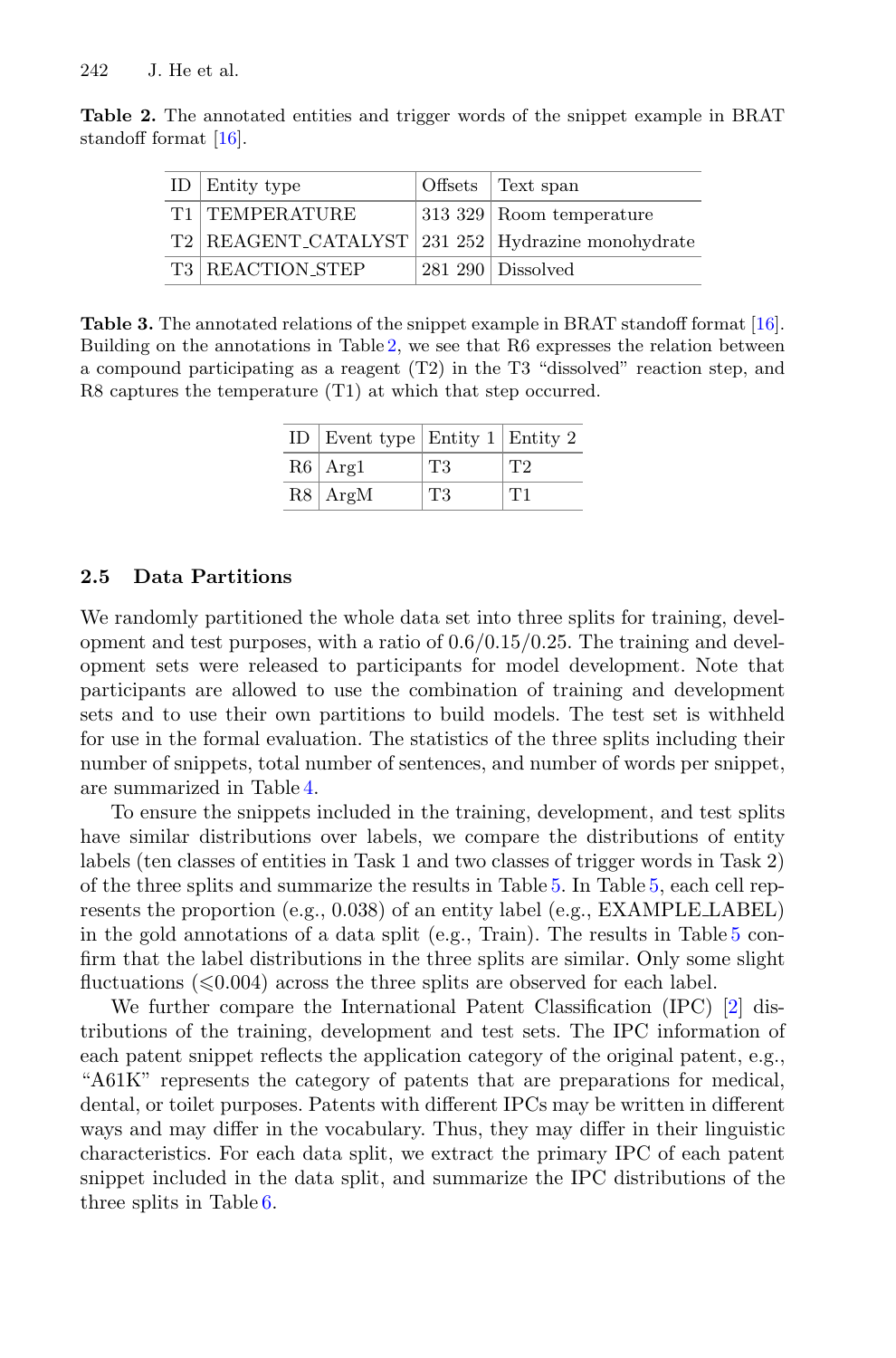|       |     |       | Data split $\#$ snippets $\#$ sentences $\#$ words per snippet |
|-------|-----|-------|----------------------------------------------------------------|
| Train | 900 | 5,911 | 112.16                                                         |
| Dev   | 225 | 1,402 | 104.00                                                         |
| Test  | 375 | 2,363 | 108.63                                                         |

<span id="page-6-1"></span>**Table 4.** Summary of data set statistics.

Table 5. Distributions of entity labels in the training, development, and test sets.

<span id="page-6-2"></span>

| Entity label         | Train | Dev.  | <b>Test</b> |
|----------------------|-------|-------|-------------|
| EXAMPLE LABEL        | 0.038 | 0.040 | 0.037       |
| OTHER COMPOUND       | 0.200 | 0.198 | 0.205       |
| REACTION_PRODUCT     | 0.088 | 0.093 | 0.091       |
| REAGENT CATALYST     | 0.055 | 0.053 | 0.053       |
| <b>SOLVENT</b>       | 0.049 | 0.046 | 0.045       |
| STARTING_MATERIAL    | 0.076 | 0.076 | 0.075       |
| TEMPERATURE          | 0.065 | 0.064 | 0.065       |
| <b>TIME</b>          | 0.046 | 0.046 | 0.048       |
| YIELD_OTHER          | 0.046 | 0.048 | 0.047       |
| YIELD PERCENT        | 0.041 | 0.042 | 0.041       |
| <b>REACTION STEP</b> | 0.164 | 0.163 | 0.160       |
| WORKUP               | 0.132 | 0.132 | 0.133       |

<span id="page-6-3"></span><span id="page-6-0"></span>**Table 6.** Distributions of International Patent Classifications (IPCs) in the training, development, and test sets. Only dominating IPC groups that take up more than 1% of a data split are included in this table.

| IPC     | Train | Dev.  | Test  |
|---------|-------|-------|-------|
| A61 $K$ | 0.277 | 0.278 | 0.295 |
| A61P    | 0.129 | 0.134 | 0.113 |
| C07C    | 0.063 | 0.045 | 0.060 |
| C07D    | 0.439 | 0.444 | 0.437 |
| C07F    | 0.011 | 0.009 | 0.010 |
| C07K    | 0.013 | 0.012 | 0.008 |
| C09K    | 0.012 | 0.021 | 0.011 |
| G03F    | 0.012 | 0.019 | 0.014 |
| H01L    | 0.019 | 0.021 | 0.019 |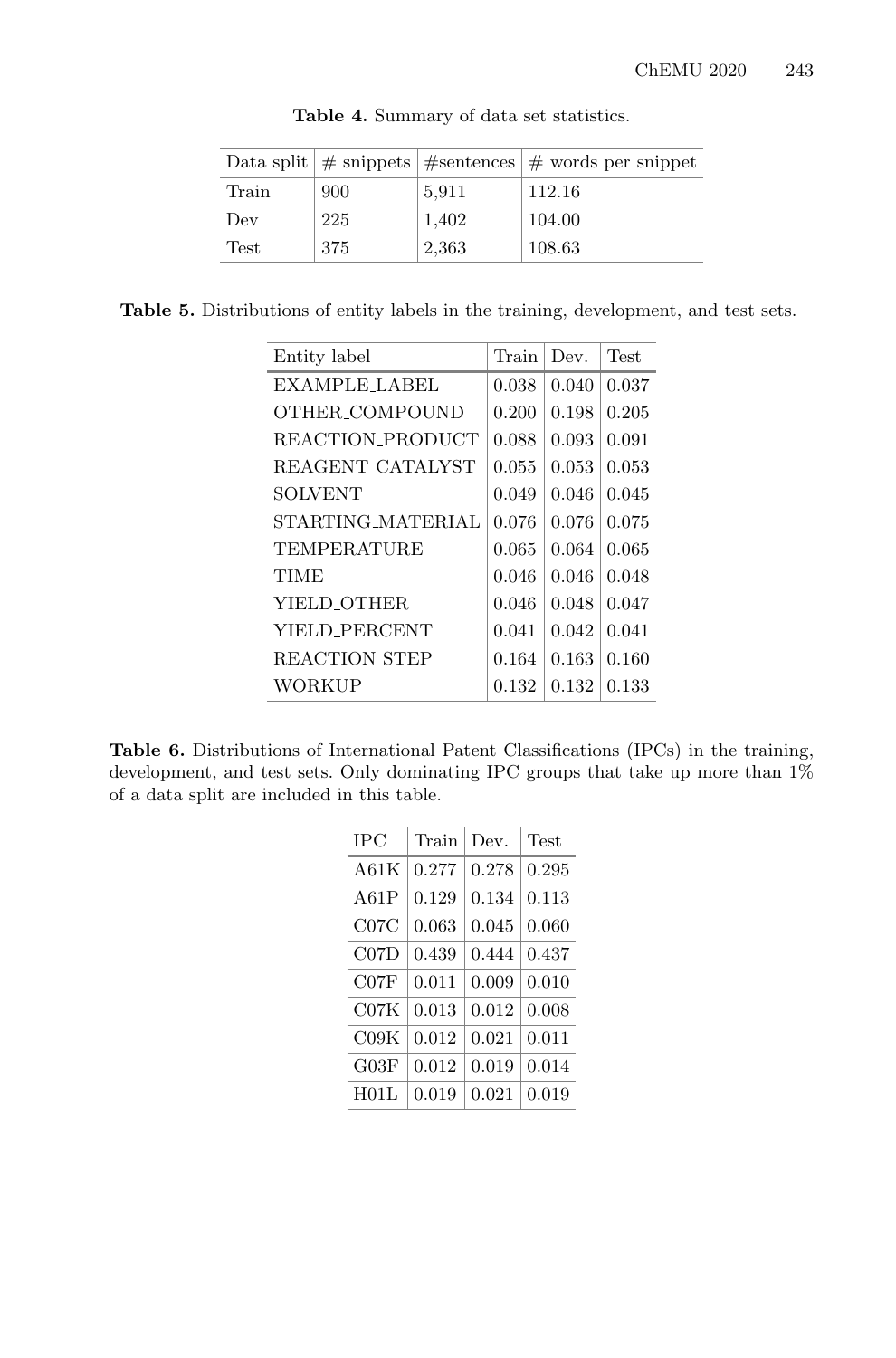### **3 Overview of Tasks**

We provide two tasks in ChEMU lab: Task 1—Named Entity Recognition (NER), and Task 2—Event Extraction (EE). We also host a third track where participants can work on building end-to-end systems addressing both tasks jointly.

#### **3.1 Task 1: Named Entity Recognition**

In order to understand and extract a chemical reaction from natural language texts, the first essential step is to identify the entities that are involved in the chemical reaction. The first task aims to accomplish this step by identifying the ten types of entities described in Sect. [2.2.](#page-3-0) The task requires the detection of the entity names in patent snippets and the assignment of correct labels to the detected entities (see Table [1\)](#page-4-0). For example, given a detected chemical compound, the task requires the identification of both its text span and its specific type according to the role in which it plays within a chemical reaction description.

Participants in this track were provided with the patent snippets in the training and development sets and the gold standard entities of these snippets. In the evaluation phase, their models were evaluated using the snippets in the test set.

#### <span id="page-7-0"></span>**3.2 Task 2: Event Extraction**

A chemical reaction usually consists of an ordered sequence of event steps that transforms a starting product to an end product, such as the five reaction steps in the synthesis process of the chemical compound described in the example in Fig. [1.](#page-2-0) The event extraction task (Task 2) targets identifying these event steps.

Similarly to conventional event extraction problems [\[8](#page-17-10)], Task 2 involves three subtasks: event trigger word detection, event typing and argument prediction. First, it requires the detection of event trigger words and assignment of correct labels for the trigger words. Second, it requires the determination of argument entities that are associated with the trigger words, i.e., which entities identified in Task 1 participate in event or reaction steps. This is done by labelling the connections between event trigger words and their arguments. Given an event trigger word *e* and a set S of arguments that participate in *e*, Task 2 requires the creation of  $|\mathcal{S}|$  relation entries connecting *e* to an argument entity in S. Here,  $|\mathcal{S}|$ represents the cardinality of the set  $S$ . Finally, Task 2 requires the assignment of correct relation type labels (Arg1 or ArgM) to each of the detected relations.

Participants in the track for Task 2 were provided with the patent snippets in the training and development sets, along with the gold standard entity and event annotations in these snippets. In the evaluation phase, they were provided with the patent snippets in the test set as well as the gold standard entities in these snippets. Their models were evaluated against the ground truth events annotated in the test snippets. While in a real-world use of an event extraction system, gold standard entities would not typically be available, this framework allowed participants to focus on event extraction in isolation of the NER task.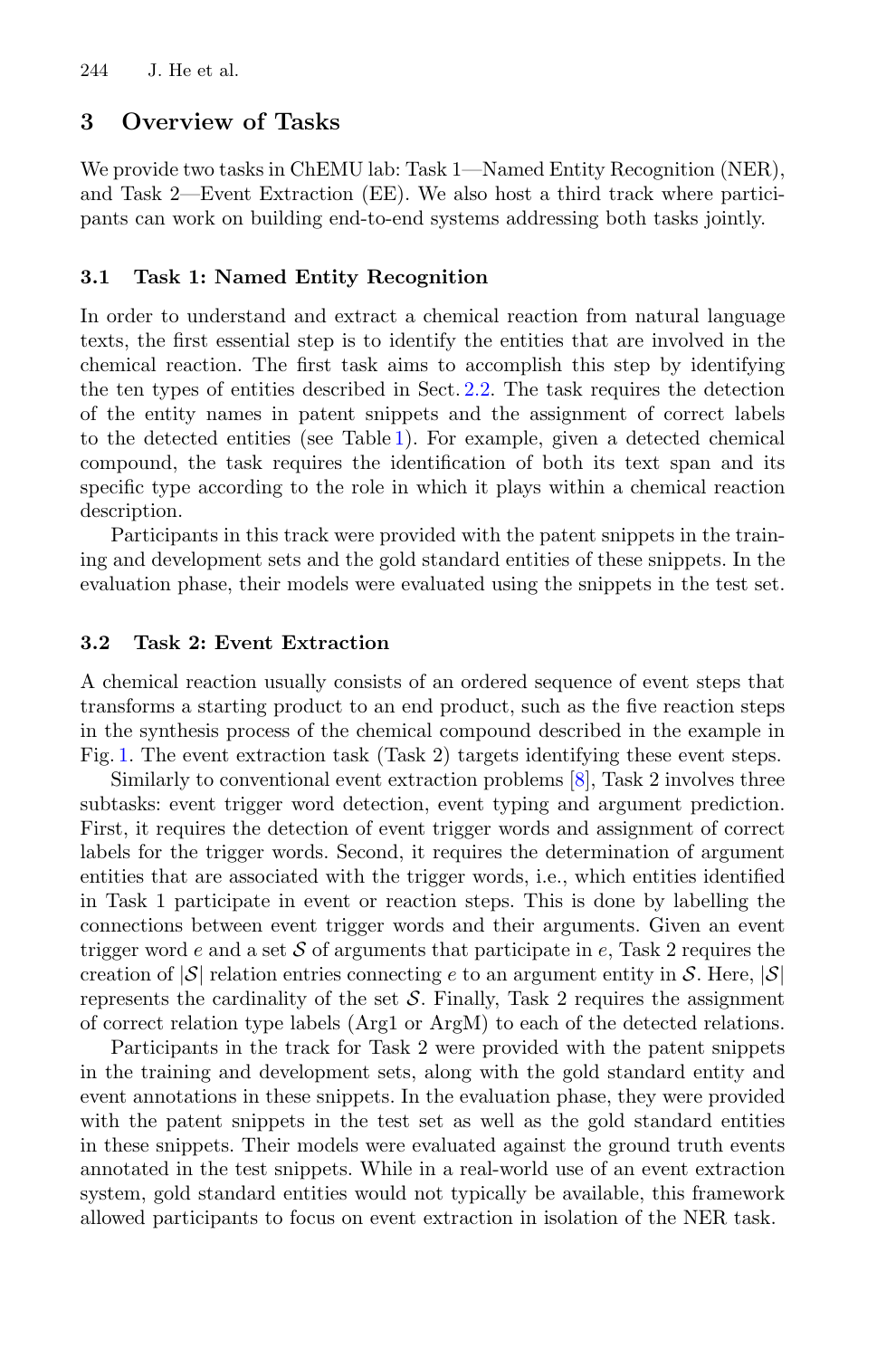This track was delayed until after both Task 1 and the end-to-end track (described below) were complete, in order to prevent any leakage of the information about gold standard entities from this track to the others.

#### **3.3 End-to-End Systems**

We also hosted a third track which allows participants to develop end-to-end systems that address both tasks simultaneously, i.e., the extraction of reaction events including their constituent entities directly from chemical patent snippets. This is a more realistic scenario for an event extraction system to be applied for large-scale annotation of events.

In the evaluation phase, participants in this track were provided only with the text of a patent, and were required to identify the named entities defined in Table [1,](#page-4-0) the trigger words defined in Sect. [3.2,](#page-7-0) and the event steps involving the entities, that is, the reaction steps. Proposed models in this track were evaluated against the events that they predict for the test snippets, which is the same as in Task 2. However, a major difference between this track and Task 2 is that the gold named entities were not provided but rather had to be predicted by the systems.

#### **3.4 Track Overview**

We illustrate the workflows of the three tracks in Fig. [2](#page-8-0) using as example the sentence highlighted in Fig. [1.](#page-2-0) In Task 1—NER—, participants need to identify entities that defined in Table [1,](#page-4-0) e.g., the text span "ethanol" is identified as "SOLVENT". In Task 2—EE—, participants are provided with the three gold standard entities in the sentence. They are required to firstly identify the trigger



<span id="page-8-0"></span>**Fig. 2.** Illustration of the three tasks. Shaded text spans represents annotated entities or trigger words. Arrows represent relations between entities.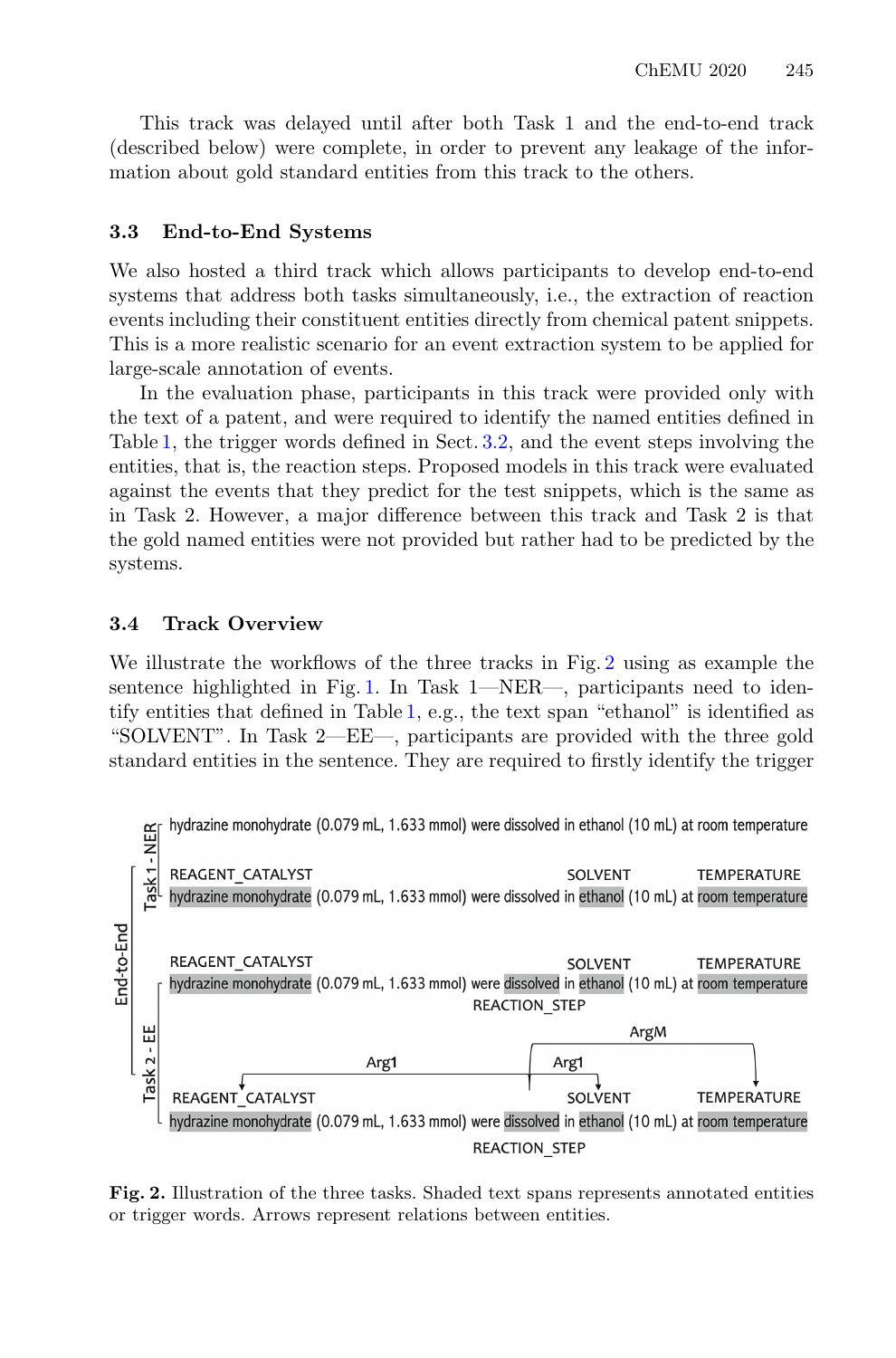words and their types (e.g., the text span "dissolved" is identified as "REAC-TION STEP") and then identify the relations between the trigger words and the provided entities (e.g., a directed link from "dissolved" to "ethanol" is added and labeled as "ARG1"). In the track of end-to-end systems, participants are only provided with the original text. They are required to identify both the entities and the trigger words, and predict the event steps directly from the text.

# <span id="page-9-0"></span>**4 Evaluation Framework**

In this section, we describe the evaluation framework of the ChEMU lab. We introduce three baseline algorithms for Task 1, Task 2, and end-to-end systems, respectively.

# **4.1 Evaluation Methods**

The evaluation process consists of two phases. In phase one, the text files of the snippets in the test set are provided to all teams participating in Task 1 and the track for end-to-end systems. Once phase one is completed, the gold standard entities of the snippets in the test set are provided to all teams participating in Task 2. For each track, each participating team is allowed to select up to 3 rounds of results (runs) as their final submissions.

We use BRATEval [\[1](#page-16-5)] to evaluate all the runs that we receive. Three metrics are used to evaluate the performance of all the submissions for Task 1: Precision, Recall, and  $F_1$ -score. Specifically, given a predicted entity and a ground-truth entity, we treat the two entities as a match if (1) the types associated with the two entities match; and (2) their text spans match. The overall Precision, Recall, and  $F_1$ -score are computed by micro-averaging all instances (entities).

In addition, we exploit two different matching criteria, exact-match and relaxed-match, when comparing the texts spans of two entities. Here, the exactmatch criterion means that we consider that the text span of an entity matches with that of another entity if both the starting and the end offsets of their spans match. The relaxed-match criterion means that we consider that the text span of one entity matches with that of another entity as long as their text spans overlap.

The submissions for Task 2 and end-to-end systems are evaluated using Precision, Recall, and F1-score by comparing the predicted events and gold standard events. We consider two events as a match if (1) their trigger words and event types are the same; and (2) the entities involved in the two events match. Here, we follow the method in Task 1 to test whether two entities match. This means that the matching criteria of exact-match and relaxed-match are also applied in the evaluation of Task 2 and of end-to-end systems. Note that the relaxed-match will only be applied when matching the spans of two entities; it does not relax the requirement that the entity type of predicted and ground truth entities must agree. Since Task 2 provides gold entities but not event triggers with their ground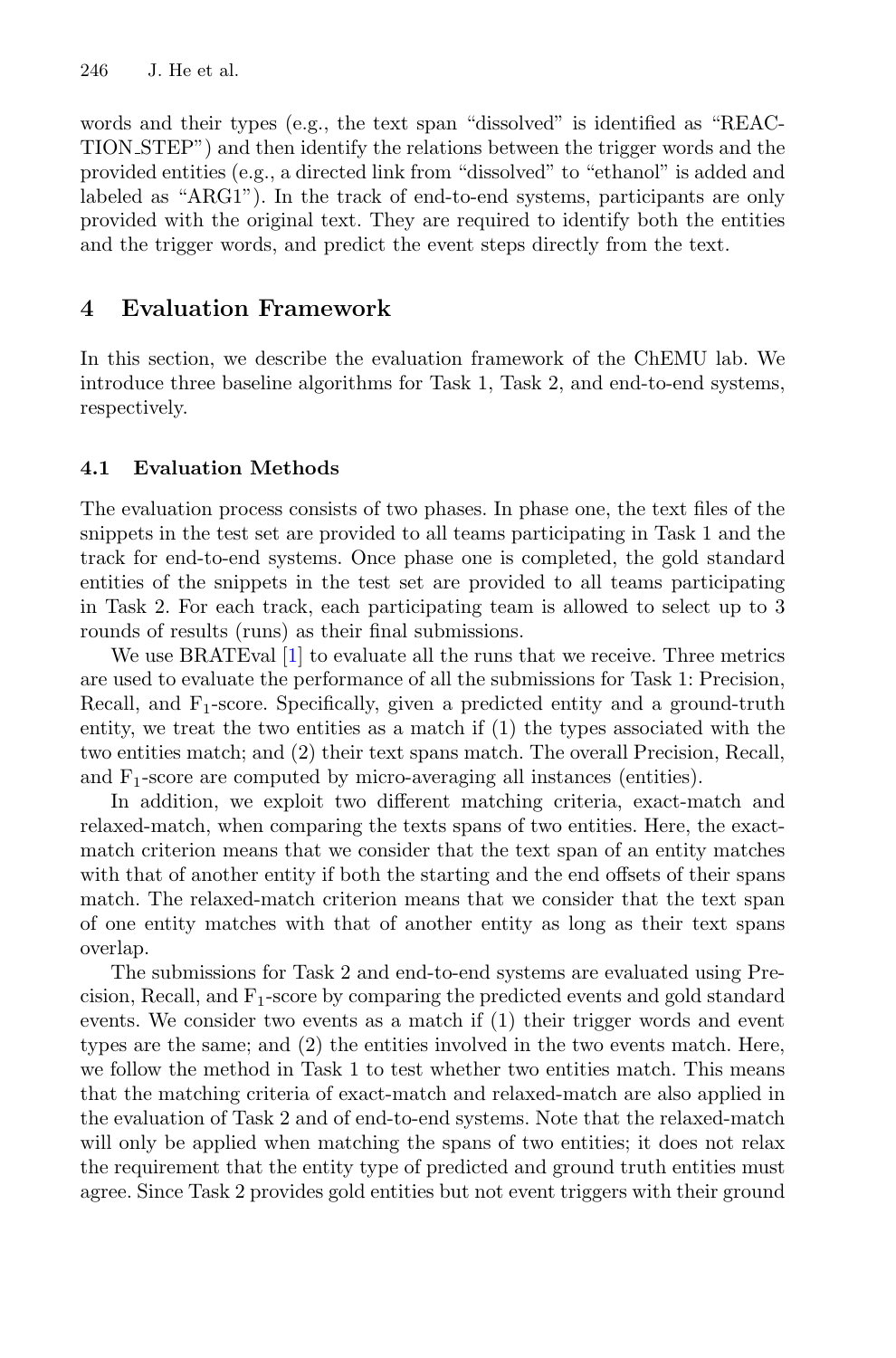truth spans, the relaxed-match only reflects the accuracy of spans of predicted trigger words.

To somewhat accommodate a relaxed form of entity type matching, we also evaluate submissions in Task 1—NER using a set of high-level labels shown in the hierarchical structure of entity classes in Fig. [3.](#page-10-0) The higher-level labels used are highlighted in grey. In this set of evaluations, given a predicted entity and a ground-truth entity, we consider that their labels match as long as their corresponding high-level labels match. For example, suppose we get as predicted entity "STARTING\_MATERIAL, [335, 351), boron tribromide" while the (correct) ground-truth entity instead reads "REAGENT CATALYST, [335, 351), boron tribromide", where each entity is presented in the form of "TYPE, SPAN, TEXT". In the evaluation framework described earlier this example will be counted as a mismatch. However, in this additional set of entity type relaxed evaluations we consider the two entities as a match, since both labels "START-ING MATERIAL" and "REAGENT CATALYST" specialize their parent label "COMPOUND".



<span id="page-10-0"></span>**Fig. 3.** Illustration of the hierarchical NER class structure used in evaluation.

#### **4.2 Baselines**

We released one baseline method for each task as a benchmark method. Specifically, the baseline for Task 1 is based on retraining **BANNER** [\[10\]](#page-17-11) on the training and development data; the baseline for Task 2 is a co-occurrence method; and the baseline for end-to-end systems is a two-stage algorithm that first uses BAN-NER to identify entities in the input and then uses the co-occurrence method to extract events.

**BANNER.** BANNER is a named entity recognition tool for bio-medical data. In this baseline, we first use the GENIA Sentence Splitter (GeniaSS) [\[14](#page-17-12)] to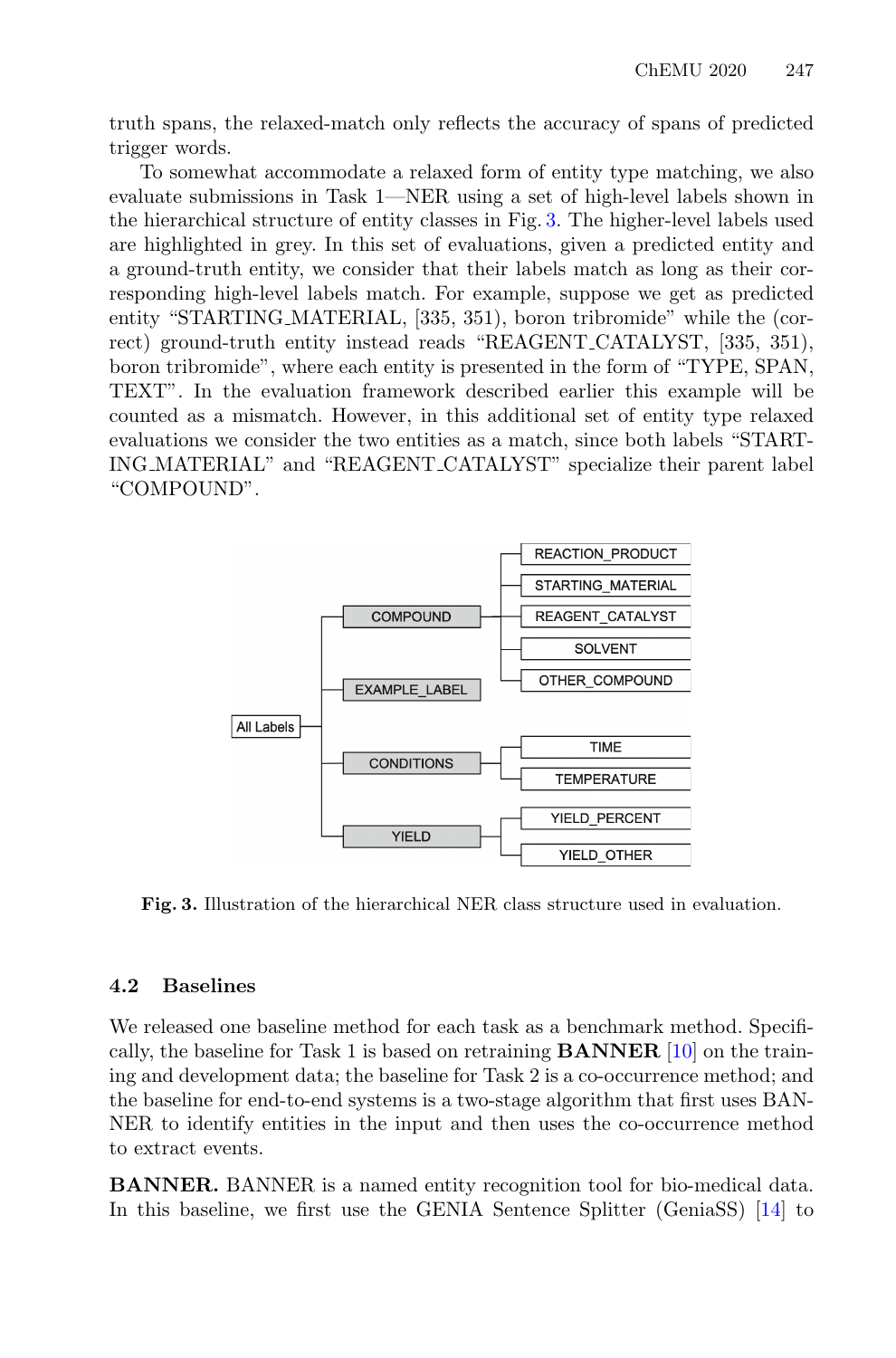split input texts into separate sentences. The resulting sentences are then fed into BANNER, which predicts the named entities using three steps, namely tokenization, feature generation, and entity labelling. A simple tokenizer is used to break sentences into either a contiguous block of letters and/or digits or a single punctuation mark. BANNER uses a conditional random field (CRF) implementation derived from the MALLET toolkit<sup>[2](#page-11-0)</sup> for feature generation and token labelling. The set of machine learning features used consist primarily of orthographic, morphological and shallow syntax features.

**Co-occurrence Method.** This method first creates a dictionary *D<sup>e</sup>* for the observed trigger words and their corresponding types from the training and development sets. For example, if a word "added" is annotated as a trigger word with the label of "WORKUP" in the training set, we add an entry  $\langle \text{added}, \text{WORKUP} \rangle$  to  $D_e$ . In the case where the same word has been observed to appear as both types of "WORKUP" and "REACTION STEP", we only keep as entry in *D* its most frequent label. The method also creates an event dictionary  $D_r$  for the observed event types in the training and development sets. For example, if an event  $\langle \text{ARG1}, \text{E1}, \text{E2} \rangle$  is observed where "E1" corresponds to trigger word "added" of type "WORKUP" and "E2" corresponds to entity "water" of type "OTHER COMPOUND", we add an entry  $\langle \text{ARG1}, \text{WORKUP}, \text{OTHER\_COMPOUND} \rangle$  to  $D_r$ .

To predict events, this method first identifies all trigger words in the test set using  $D_e$ . It then extracts two events  $\langle \text{ARG1}, \text{T1}, \text{T2} \rangle$  and  $\langle \text{ARGM}, \text{T1}, \text{T2} \rangle$  for a trigger word "E1" and an entity "E2" if  $(1)$  they co-occur in the same sentence; and (2) the relation type  $\langle \text{ARGx}, \text{T1}, \text{T2} \rangle$  is included in  $D_r$ . Here, "ARGx" can be "ARG1" or "ARGM", and "T1" and "T2" are the entity types of "E1" and "E2" respectively.

**BANNER + Co-occurrence Method.** The above two baselines are combined to form a two-stage method for end-to-end systems. This baseline first uses BANNER to identify all the entities in Task 1. Then it utilizes the co-occurrence method to predict events, except that gold standard entities are replaced with the entities predicted by BANNER in the first stage.

# **4.3 Submission Website**

We developed a submission website which allows participants to submit their predictions for each task during the evaluation phase.[3](#page-11-1) In addition, the website offers several important functions to facilitate organizing the lab.

First, it hosts the download links for the training, development, and test data sets so that participants can access the data sets conveniently. Second, it allows participants to test the performance (against the development set) of their models before the evaluation phase starts, which also offers a chance for participants to familiarize themselves with the evaluation tool BRATEval [\[1\]](#page-16-5).

<span id="page-11-0"></span> $2$  [http://mallet.cs.umass.edu/.](http://mallet.cs.umass.edu/)

<span id="page-11-1"></span><sup>3</sup> [http://chemu.eng.unimelb.edu.au/.](http://chemu.eng.unimelb.edu.au/)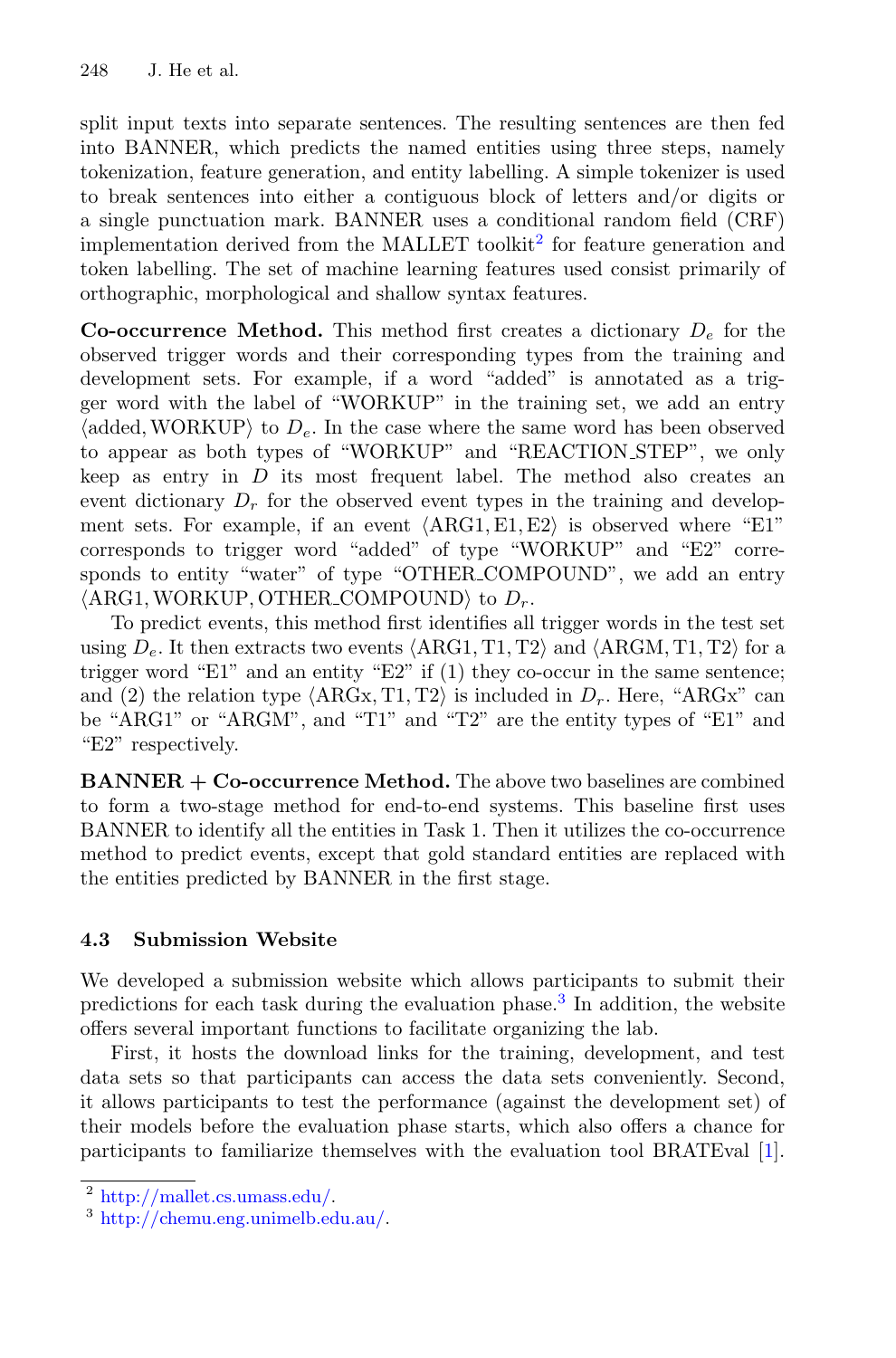The website also hosts a private leaderboard for each team that ranks all runs submitted by each team, and a public leaderboard that ranks all runs that have been made public by teams.

# <span id="page-12-0"></span>**5 Results and Discussions**

A total of 39 teams registered for the ChEMU shared task. Among them, 36 teams registered for Task 1, 31 teams registered for Task 2, and 28 teams registered for both tasks. The 39 teams are spread across 13 different countries, from both the academic and industry research communities. In this section, we report the results of all the runs that we received for each task.

#### **5.1 Task 1—Named Entity Recognition**

Task 1 received considerable interest with the submission of 25 runs from 11 teams. The 11 teams include 1 team from Germany (OntoChem), 3 teams from India (AUKBC, SSN NLP and JU INDIA), 1 team from Switzerland (BiTeM), 1 team from Portugal (Lasige BioTM), 1 team from Russia (KFU NLP), 1 team from the United Kingdom (NextMove Software/Minesoft), 2 teams from the United States of America (Melaxtech and NLP@VCU), and 1 team from Vietnam (VinAI). We evaluate the performance of all 25 runs, comparing their predicted entities with the ground-truth entities of the patent snippets in the test set. We report the performances of all runs under both matching criteria in terms of three metrics, namely Precision, Recall, and F1-score.

We report the overall performance of all runs in Table [7.](#page-13-0) The baseline of Task 1 achieves 0.8893 in  $F_1$ -score under exact match. Nine runs outperform the baseline in terms of  $F_1$ -score under exact match. The best run was submitted by team Melaxtech, achieving a high  $F_1$ -score of 0.9570. There were sixteen runs with an  $F_1$ -score greater than 0.90 under relaxed-match. However, under exact-match, only seven runs surpassed  $0.90$  in  $F_1$ -score. This difference between exact-match and relaxed-match may be related to the long text spans of chemical compounds, which is one of the main challenges in NER tasks in the domain of chemical documents.

Next, we evaluate the performance of all 25 runs using the high-level labels in Fig. [3](#page-10-0) (highlighted in grey). We report the performances of all runs in terms of Precision, Recall, and  $F_1$ -score in Table [8.](#page-14-0)

### **5.2 Task 2—Event Extraction**

We received 10 runs from five teams. Specifically, the five teams include 1 team from Portugal (Lasige BioTM), 1 team from Turkey (BOUN REX), 1 team from the United Kingdom (NextMove Software/Minesoft) and 2 teams from the United States of America (Melaxtech and NLP@VCU). We evaluate all runs using the metrics Precision, Recall, and  $F_1$ -score. Again, we utilize the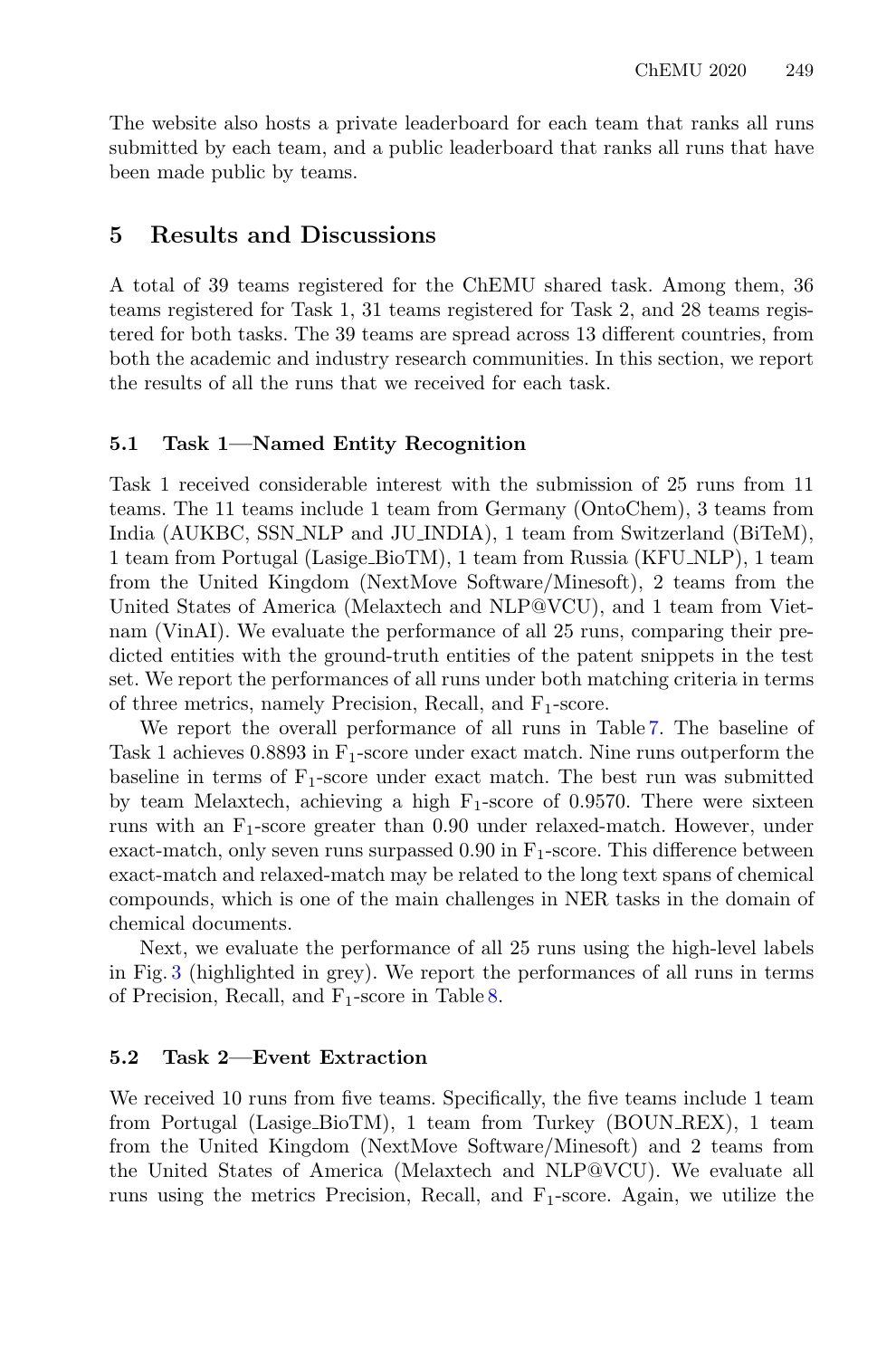<span id="page-13-0"></span>**Table 7.** Overall performance of all runs in Task 1—Named Entity Recognition. Here, P, R, and F represents the Precision, Recall, and F<sub>1</sub>-score, respectively. For each metric, we highlight the best result in **bold** and the second best result in *italic*. The results are ordered by their performance in terms of  $F_1$ -score under exact-match.

| Run                            | Exact-Match |             |        | Relaxed-Match |             |            |
|--------------------------------|-------------|-------------|--------|---------------|-------------|------------|
|                                | P           | $\mathbf R$ | F      | P             | $\mathbf R$ | F          |
| Melaxtech-run1                 | 0.9571      | 0.9570      | 0.9570 | 0.9690        | 0.9687      | 0.9688     |
| Melaxtech-run2                 | 0.9587      | 0.9529      | 0.9558 | 0.9697        | 0.9637      | 0.9667     |
| Melaxtech-run3                 | 0.9572      | 0.9510      | 0.9541 | 0.9688        | 0.9624      | 0.9656     |
| $V$ inAI-run $1$               | 0.9462      | 0.9405      | 0.9433 | 0.9707        | 0.9661      | 0.9684     |
| Lasige_BioTM-run1              | 0.9327      | 0.9457      | 0.9392 | 0.9590        | 0.9671      | 0.9630     |
| BiTeM-run1                     | 0.9378      | 0.9087      | 0.9230 | 0.9692        | 0.9558      | ${0.9624}$ |
| BiTeM-run2                     | 0.9083      | 0.9114      | 0.9098 | 0.9510        | 0.9684      | 0.9596     |
| NextMove/Minesoft-run1         | 0.9042      | 0.8924      | 0.8983 | 0.9301        | 0.9181      | 0.9240     |
| NextMove/Minesoft-run2         | 0.9037      | 0.8918      | 0.8977 | 0.9294        | 0.9178      | 0.9236     |
| <b>Baseline</b>                | 0.9071      | 0.8723      | 0.8893 | 0.9219        | 0.8893      | 0.9053     |
| NLP@VCU-run1                   | 0.8747      | 0.8570      | 0.8658 | 0.9524        | 0.9513      | 0.9518     |
| KFU_NLP-run1                   | 0.8930      | 0.8386      | 0.8649 | 0.9701        | 0.9255      | 0.9473     |
| NLP@VCU-run2                   | 0.8705      | 0.8502      | 0.8602 | 0.9490        | 0.9446      | 0.9468     |
| NLP@VCU-run3                   | 0.8665      | 0.8514      | 0.8589 | 0.9486        | 0.9528      | 0.9507     |
| KFU_NLP-run2                   | 0.8579      | 0.8329      | 0.8452 | 0.9690        | 0.9395      | 0.9540     |
| ${\sf NextMove/Minesoft-run3}$ | 0.8281      | 0.8083      | 0.8181 | 0.8543        | 0.8350      | 0.8445     |
| KFU_NLP-run3                   | 0.8197      | 0.8027      | 0.8111 | 0.9579        | 0.9350      | 0.9463     |
| BiTeM-run3                     | 0.8330      | 0.7799      | 0.8056 | 0.8882        | 0.8492      | 0.8683     |
| OntoChem-run1                  | 0.7927      | 0.5983      | 0.6819 | 0.8441        | 0.6364      | 0.7257     |
| AUKBC-run1                     | 0.6763      | 0.4074      | 0.5085 | 0.8793        | 0.5334      | 0.6640     |
| AUKBC-run2                     | 0.4895      | 0.1913      | 0.2751 | 0.6686        | 0.2619      | 0.3764     |
| SSN_NLP-run1                   | 0.2923      | 0.1911      | 0.2311 | 0.8633        | 0.4930      | 0.6276     |
| SSN_NLP-run2                   | 0.2908      | 0.1911      | 0.2307 | 0.8595        | 0.4932      | 0.6267     |
| JU_INDIA-run1                  | 0.1411      | 0.0824      | 0.1041 | 0.2522        | 0.1470      | 0.1857     |
| JU_INDIA-run2                  | 0.0322      | 0.0151      | 0.0206 | 0.1513        | 0.0710      | 0.0966     |
| JU_INDIA-run3                  | 0.0322      | 0.0151      | 0.0206 | 0.1513        | 0.0710      | 0.0966     |

two matching criteria, namely exact-match and relaxed-match, when comparing the trigger words in the submitted runs and ground-truth data.

The overall performance of each run is summarized in Table [9.](#page-15-0) [4](#page-13-1) The baseline (co-occurrence method) scored relatively high in Recall, i.e, 0.8861. This was expected, since the co-occurrence method aggressively extracts all possible events

<span id="page-13-1"></span><sup>&</sup>lt;sup>4</sup> The run that we received from team Lasige\_BioTM is not included in the table due to a technical issue found in this run.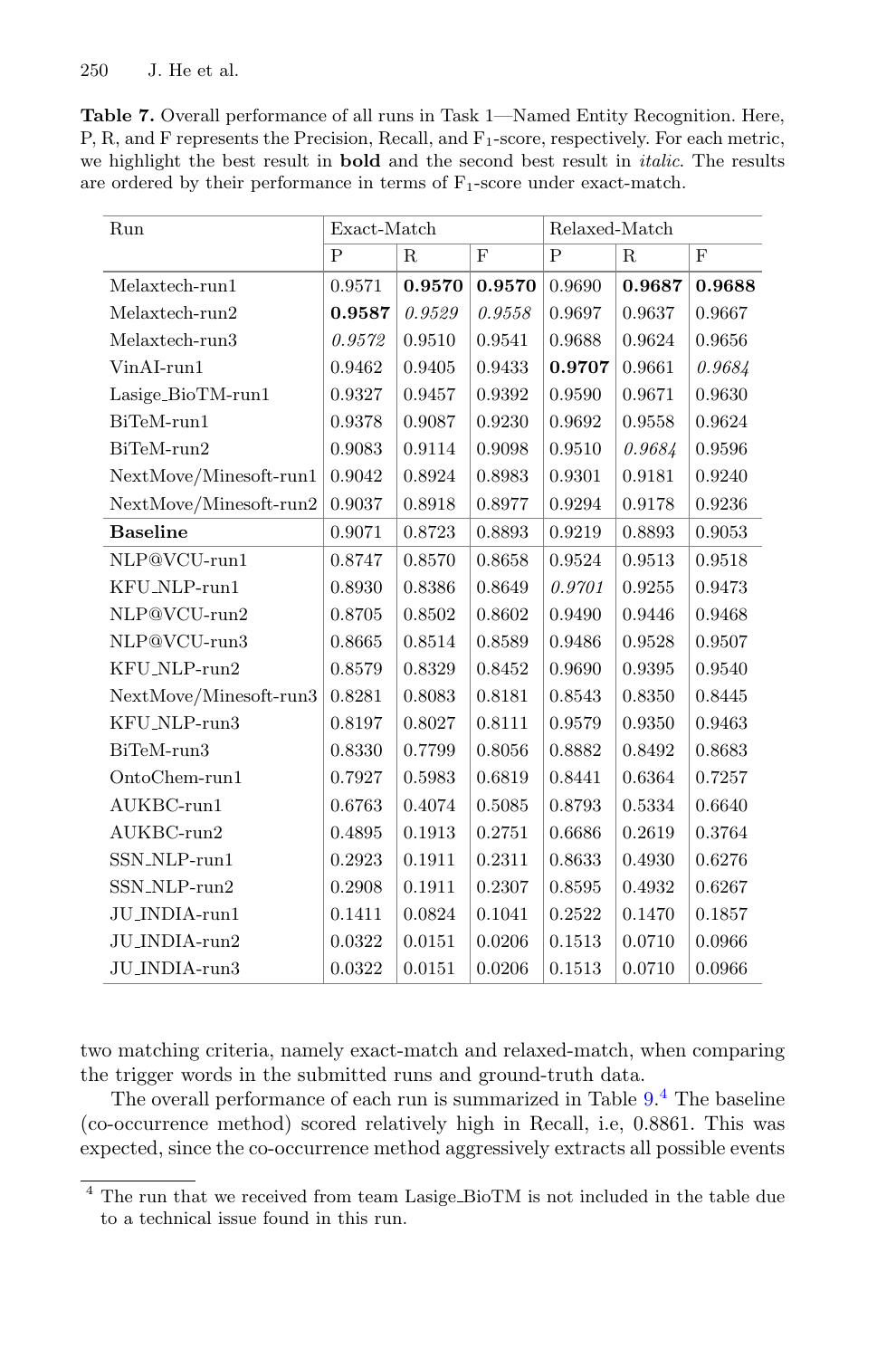within a sentence. However, the  $F_1$ -score was low due to its low Precision score. Here, all runs outperform the baseline in terms of  $F_1$ -score under exact-match. Melaxtech ranks first among all official runs in this task, with an  $F_1$ -score of 0.9536.

<span id="page-14-0"></span>**Table 8.** Overall performance of all runs in Task 1—Named Entity Recognition where the set of high-level labels in Fig. [3](#page-10-0) is used. Here, P, R, and F represents the Precision, Recall, and F1-score, respectively. For each metric, we highlight the best result in **bold** and the second best result in *italic*. The results are ordered by their performance in terms of  $F_1$ -score under exact-match.

| Run                    | Exact-Match |             |        | Relaxed-Match |             |        |
|------------------------|-------------|-------------|--------|---------------|-------------|--------|
|                        | P           | $\mathbf R$ | F      | P             | $\mathbf R$ | F      |
| Melaxtech-run1         | 0.9774      | 0.9774      | 0.9774 | 0.9906        | 0.9901      | 0.9903 |
| Melaxtech-run2         | 0.9789      | 0.9732      | 0.9760 | 0.9910        | 0.9849      | 0.9879 |
| Melaxtech-run3         | 0.9775      | 0.9714      | 0.9744 | 0.9905        | 0.9838      | 0.9871 |
| Lasige_BioTM-run1      | 0.9571      | 0.9706      | 0.9638 | 0.9886        | 0.9943      | 0.9915 |
| VinAI-run1             | 0.9635      | 0.9579      | 0.9607 | 0.9899        | 0.9854      | 0.9877 |
| <b>Baseline</b>        | 0.9657      | 0.9288      | 0.9469 | 0.9861        | 0.9519      | 0.9687 |
| BiTeM-run1             | 0.9573      | 0.9277      | 0.9423 | 0.9907        | 0.9770      | 0.9838 |
| NextMove/Minesoft-run2 | 0.9460      | 0.9330      | 0.9394 | 0.9773        | 0.9611      | 0.9691 |
| NextMove/Minesoft-run1 | 0.9458      | 0.9330      | 0.9393 | 0.9773        | 0.9610      | 0.9691 |
| BiTeM-run2             | 0.9323      | 0.9357      | 0.9340 | 0.9845        | 0.9962      | 0.9903 |
| NextMove/Minesoft-run3 | 0.9201      | 0.8970      | 0.9084 | 0.9571        | 0.9308      | 0.9438 |
| NLP@VCU-run1           | 0.9016      | 0.8835      | 0.8925 | 0.9855        | 0.9814      | 0.9834 |
| NLP@VCU-run2           | 0.9007      | 0.8799      | 0.8902 | 0.9882        | 0.9798      | 0.9840 |
| NLP@VCU-run3           | 0.8960      | 0.8805      | 0.8882 | 0.9858        | 0.9869      | 0.9863 |
| KFU_NLP-run1           | 0.9125      | 0.8570      | 0.8839 | 0.9911        | 0.9465      | 0.9683 |
| BiTeM-run3             | 0.9073      | 0.8496      | 0.8775 | 0.9894        | 0.9355      | 0.9617 |
| KFU_NLP-run2           | 0.8735      | 0.8481      | 0.8606 | 0.988         | 0.9569      | 0.9722 |
| KFU_NLP-run3           | 0.8332      | 0.8160      | 0.8245 | 0.9789        | 0.9516      | 0.9651 |
| OntoChem-run1          | 0.9029      | 0.6796      | 0.7755 | 0.9611        | 0.7226      | 0.8249 |
| AUKBC-run1             | 0.7542      | 0.4544      | 0.5671 | 0.9833        | 0.5977      | 0.7435 |
| AUKBC-run2             | 0.6605      | 0.2581      | 0.3712 | 0.9290        | 0.3612      | 0.5201 |
| SSN_NLP-run2           | 0.3174      | 0.2084      | 0.2516 | 0.9491        | 0.5324      | 0.6822 |
| SSN_NLP-run1           | 0.3179      | 0.2076      | 0.2512 | 0.9505        | 0.5304      | 0.6808 |
| JU_INDIA-run1          | 0.2019      | 0.1180      | 0.1489 | 0.5790        | 0.3228      | 0.4145 |
| JU_INDIA-run2          | 0.0557      | 0.0262      | 0.0357 | 0.4780        | 0.2149      | 0.2965 |
| JU_INDIA-run3          | 0.0557      | 0.0262      | 0.0357 | 0.4780        | 0.2149      | 0.2965 |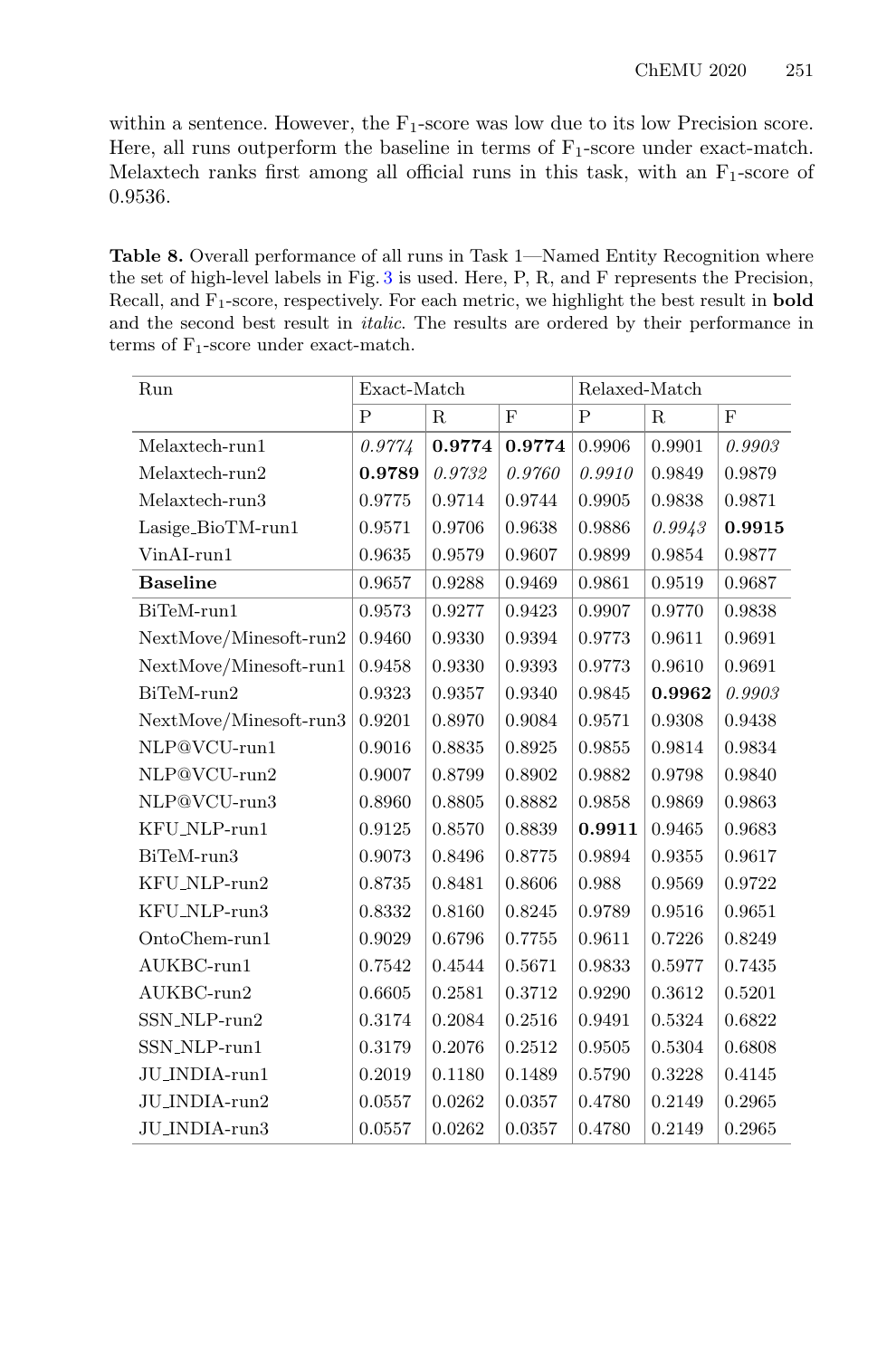# **5.3 End-to-end Systems**

We received 10 end-to-end system runs from four teams. The four teams include 1 team from Turkey (BOUN REX), 1 team from the United Kingdom (NextMove Software/Minesoft) and 2 teams from the United States of America (Melaxtech and NLP@VCU).

<span id="page-15-0"></span>**Table 9.** Overall performance of all runs in Task 2—Event Extraction. Here, P, R, and F represent the Precision, Recall, and  $F_1$ -score, respectively. For each metric, we highlight the best result in **bold** and the second best result in *italics*. The results are ordered by their performance in terms of  $F_1$ -score under exact-match.

| Run                    | Exact-Match |             |        | Relaxed-Match |             |        |
|------------------------|-------------|-------------|--------|---------------|-------------|--------|
|                        | P           | $\mathbf R$ | F      | P             | $\mathbf R$ | F      |
| Melaxtech-run1         | 0.9568      | 0.9504      | 0.9536 | 0.9580        | 0.9516      | 0.9548 |
| Melaxtech-run2         | 0.9619      | 0.9402      | 0.9509 | 0.9632        | 0.9414      | 0.9522 |
| Melaxtech-run3         | 0.9522      | 0.9437      | 0.9479 | 0.9534        | 0.9449      | 0.9491 |
| NextMove/Minesoft-run1 | 0.9441      | 0.8556      | 0.8977 | 0.9441        | 0.8556      | 0.8977 |
| NextMove/Minesoft-run2 | 0.8746      | 0.7816      | 0.8255 | 0.8909        | 0.7983      | 0.8420 |
| BOUN_REX-run1          | 0.7610      | 0.6893      | 0.7234 | 0.7610        | 0.6893      | 0.7234 |
| NLP@VCU-run1           | 0.8056      | 0.5449      | 0.6501 | 0.8059        | 0.5451      | 0.6503 |
| NLP@VCU-run2           | 0.5120      | 0.7153      | 0.5968 | 0.5125        | 0.7160      | 0.5974 |
| NLP@VCU-run3           | 0.5085      | 0.7126      | 0.5935 | 0.5090        | 0.7133      | 0.5941 |
| <b>Baseline</b>        | 0.2431      | 0.8861      | 0.3815 | 0.2431        | 0.8863      | 0.3816 |

<span id="page-15-1"></span>**Table 10.** Overall performance of all runs in end-to-end systems. Here, P, R, and F represent the Precision, Recall, and  $F_1$ -score, respectively. For each metric, we highlight the best result in **bold** and the second best result in *italics*. The results are ordered by their performance in terms of  $F_1$ -score under exact-match.

| Run                      | Exact-Match |        |        | Relaxed-Match |        |            |
|--------------------------|-------------|--------|--------|---------------|--------|------------|
|                          | P           | R      | F      | P             | R      | $_{\rm F}$ |
| Melaxtech-run1           | 0.9201      | 0.9147 | 0.9174 | 0.9319        | 0.9261 | 0.929      |
| NextMove/Minesoft-run1   | 0.8492      | 0.7609 | 0.8026 | 0.8663        | 0.7777 | 0.8196     |
| $NextMove/Minesoft-run2$ | 0.8486      | 0.7602 | 0.8020 | 0.8653        | 0.7771 | 0.8188     |
| NextMove/Minesoft-run3   | 0.8061      | 0.7207 | 0.7610 | 0.8228        | 0.7371 | 0.7776     |
| $OntoChem-run1$          | 0.7971      | 0.3777 | 0.5126 | 0.8407        | 0.3984 | 0.5406     |
| $OntoChem-run2$          | 0.7971      | 0.3777 | 0.5126 | 0.8407        | 0.3984 | 0.5406     |
| OntoChem-run3            | 0.7971      | 0.3777 | 0.5126 | 0.8407        | 0.3984 | 0.5406     |
| <b>Baseline</b>          | 0.2104      | 0.7329 | 0.3270 | 0.2135        | 0.7445 | 0.3319     |
| Melaxtech-run2           | 0.2394      | 0.2647 | 0.2514 | 0.2429        | 0.2687 | 0.2552     |
| Melaxtech-run3           | 0.2383      | 0.2642 | 0.2506 | 0.2421        | 0.2684 | 0.2545     |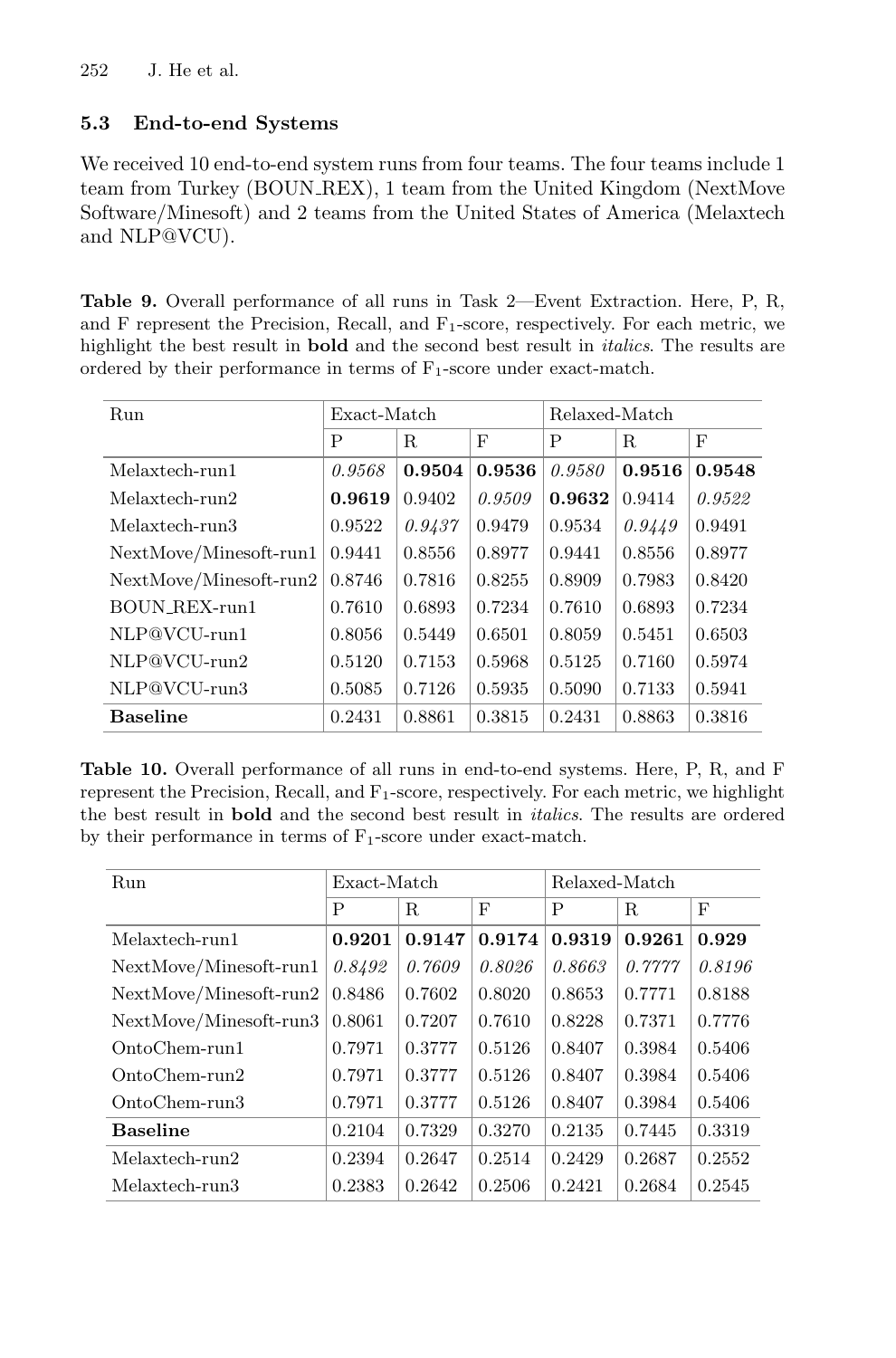The overall performance of all runs is summarized in Table [10](#page-15-1) in terms of Precision, Recall, and  $F_1$ -score under both exact-match and relaxed-match.<sup>[5](#page-16-6)</sup> Since gold entities are not provided in this task, the average performance of the runs in this task are slightly lower than those in Task 2. Note that the Recall scores of most runs are substantially lower than their Precision scores. This may reveal that the task of identifying a relation from a chemical patent is harder than the task of typing an identified relation. The first run from Melaxtech team ranks best among all runs received for this task.

# <span id="page-16-3"></span>**6 Conclusions**

This paper presents a general overview of the activities and outcomes of the ChEMU 2020 evaluation lab. The ChEMU lab targets two important information extraction tasks applied to chemical patents: (1) named entity recognition, which aims to identify chemical compounds and their specific roles in chemical reactions; and (2) event extraction, which aims to identify the single event steps that form a chemical reaction.

We received registrations from 39 teams and 46 runs from 11 teams across all tasks and tracks. The evaluation results show that many effective solutions have been proposed, achieving high accuracy on each task. We look forward to fruitful discussions and exploring the methodological details of these submissions at the workshop.

**Acknowledgements.** We are grateful for the detailed excerption and annotation work of the domain experts that support Reaxys, and the support of Ivan Krstic, Director of Chemistry Solutions at Elsevier. Funding for the ChEMU project is provided by an Australian Research Council Linkage Project, project number LP160101469, and Elsevier.

# **References**

- <span id="page-16-5"></span>1. BRATEval evaluation tool. [https://bitbucket.org/nicta](https://bitbucket.org/nicta_biomed/brateval/src/master/) biomed/brateval/src/ [master/.](https://bitbucket.org/nicta_biomed/brateval/src/master/) Accessed 23 June 2020
- <span id="page-16-4"></span>2. International Patent Classification. [https://www.wipo.int/classifications/ipc/en/.](https://www.wipo.int/classifications/ipc/en/) Accessed 23 June 2020
- <span id="page-16-1"></span>3. Akhondi, S.A., et al.: Annotated chemical patent corpus: a gold standard for text mining. PLoS ONE **9**(9), e107477 (2014)
- <span id="page-16-2"></span>4. Akhondi, S.A., et al.: Automatic identification of relevant chemical compounds from patents. Database **2019** (2019)
- <span id="page-16-0"></span>5. Bregonje, M.: Patents: a unique source for scientific technical information in chemistry related industry? World Patent Inf. **27**(4), 309–315 (2005)

<span id="page-16-6"></span> $^5$  The run that we received from the Lasige\_BioTM team is not included in the table as there was a technical issue in this run. Two runs from Melaxtech, Melaxtechrun2 and Melaxtech-run3, had very low performance, due to an error in their data pre-processing step.